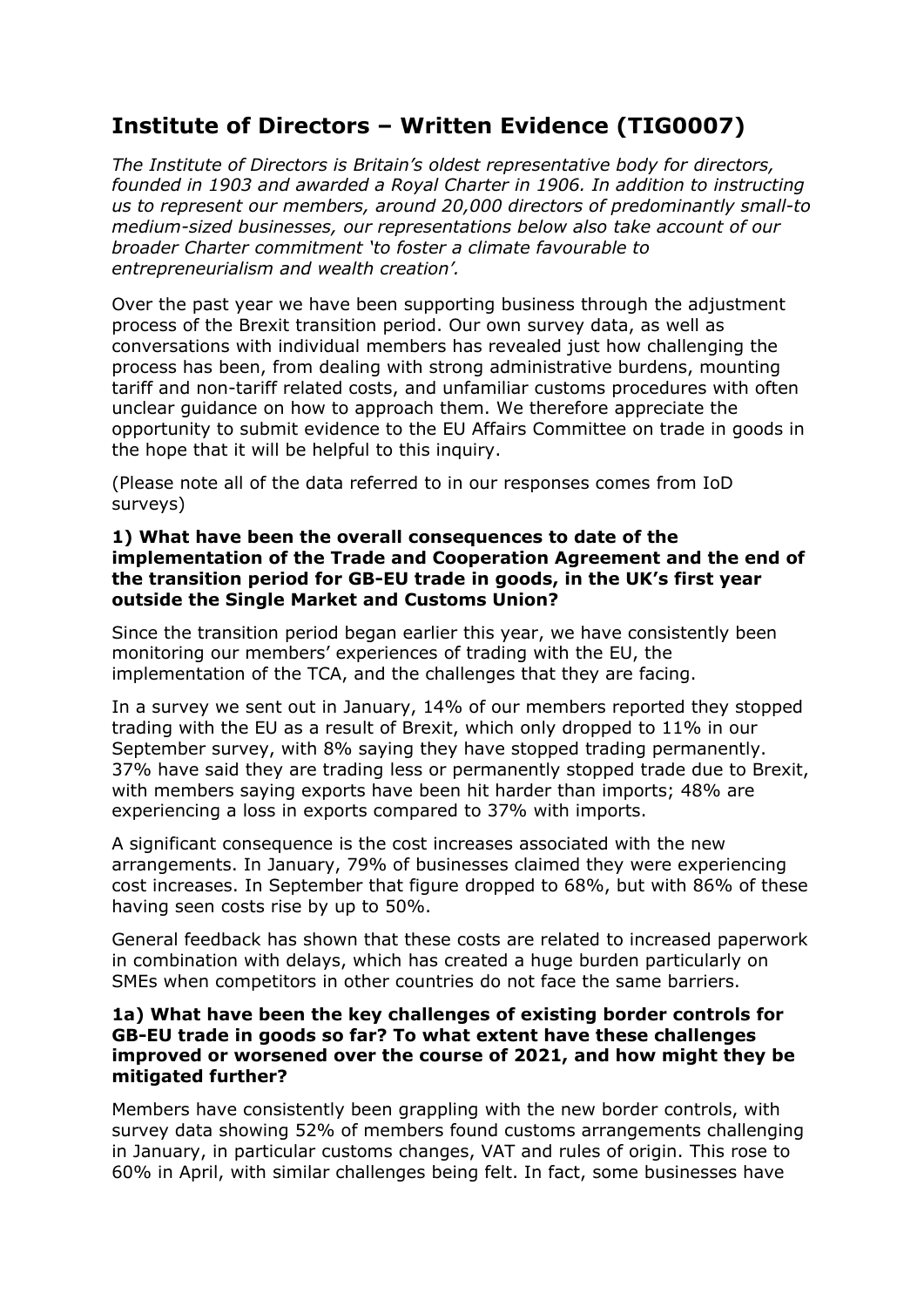reported that it is much easier to simply pay the tariff than trawl through documentation to work out if their goods meet the origin requirements.

Businesses have reported that other than these specific challenges, the hardest part of the transition period has been the confusion that has accompanied the adjustments. There have been delays at the border, exacerbated by inconsistencies in guidance between government departments, and a lack of options by way of finding answers. Members have turned to customs agents and intermediaries, but found that they are equally as in the dark about the arrangements. Others have found the lack of advice specific to their business and their issues very challenging, as government guidance has been broadly very general.

# **2) Do you agree with the Government's decision to delay further the introduction of certain checks and controls on imports of EU goods into GB? What are the advantages and disadvantages of this decision?**

We can understand the advantages of this decision. It gives business a bit of extra breathing room to prepare for the changes, and allows them to continue trading for a bit longer with fewer barriers in the way.

However, the decision has contributed to an environment of uncertainty, as business don't know when to prepare for the changes, and have to delay adapting to the changes they have been preparing for. It also sends the signal that the government isn't ready, and isn't prepared to support businesses make the adjustment.

Overall, we do not agree with the decision to delay the introduction of checks, because it shows that government is feeling hesitant, and businesses need certainty. It would be better for businesses to, in the interest of consistency and stability, keep to the planned schedule. Government needs to prove that they are ready to be proactive about supporting businesses through the adjustment phase, and that they have a longer-term view of our relationship with the EU.

# **2a) In your view, what were the key factors underpinning the decision to delay the introduction of import controls?**

Government has said the reasons for these delays are the pressures that have built up due to the pandemic, and resultingly on global supply chains, which have suffered under delays, logistics shortages, and a surge in demand coming out of the pandemic.

It could be partly this, and partly that they need more time to fully prepare for the changes themselves.

## **3) What are the implications of continued 'asymmetry' between GB and EU border controls, for example on the competitiveness of GB businesses, on border security, and on customs revenue? Are these asymmetric arrangements sustainable?**

At the Institute of Directors we have heard anecdotal stories of EU companies pulling out of trading with the UK because it's too much hassle when compared to trading with other countries within the EU. Examples cited are hauliers having to deal with additional declarations, digital customs systems, and less accessible guidance from EU governments on the new requirements for exporting to the UK. This could lead to reductions in supplies to UK businesses, who will then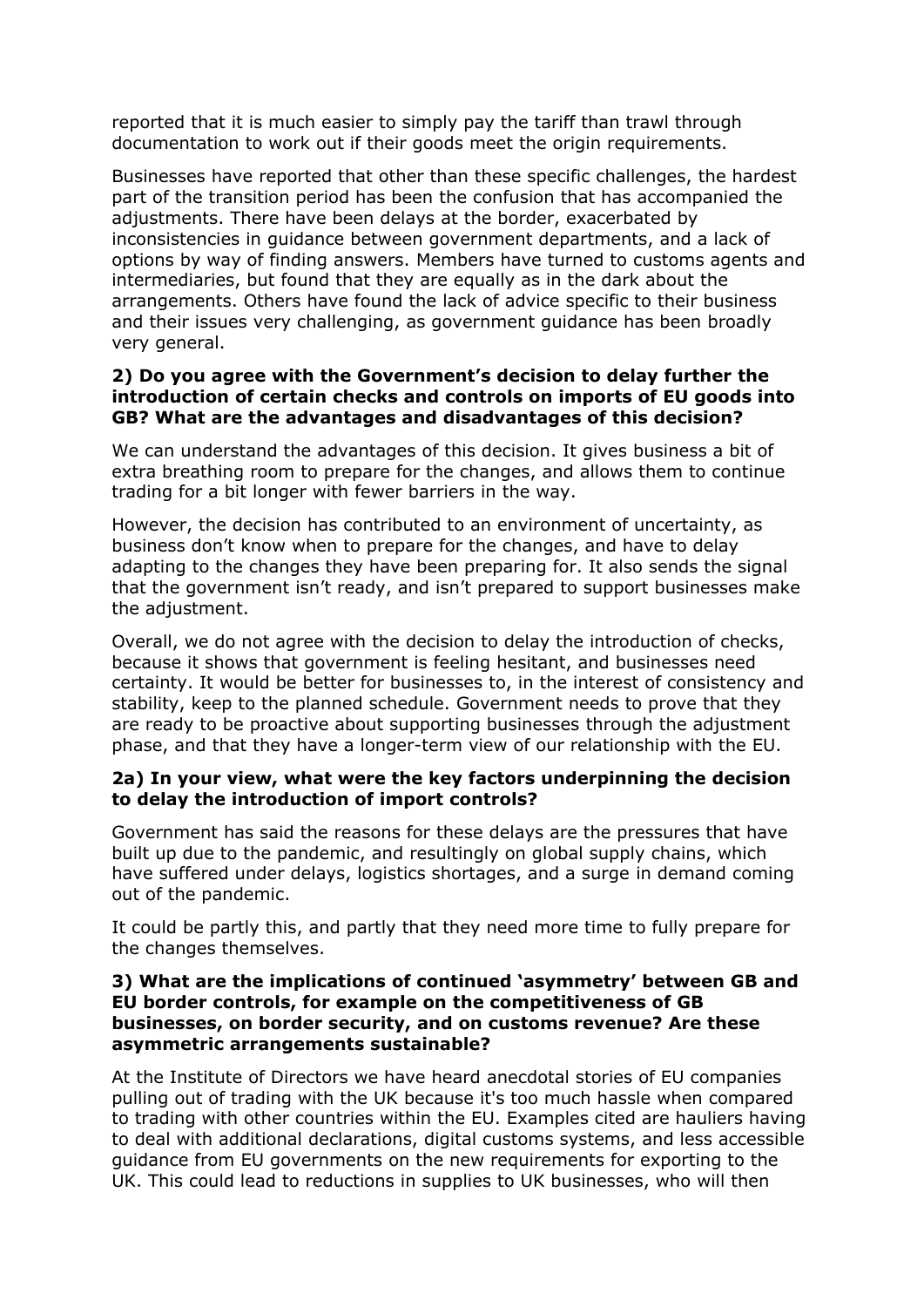have to switch to domestic providers that were not their first choice, so presumably less advantageous either in terms of price or quality.

Moving into the new year the focus is likely to shift away from the detail of the new customs requirements to more strategic business planning considerations around whether it is worth investing in the necessary expertise to continue to monitor a shifting situation. Ultimately it may be the hassle factor of continual upheaval and adjustment that determines whether to continue trading across the EU border. Similarly there is a "hassle factor" for UK companies trading with the EU over and above the rate of any tariffs, that may ultimately lead to a judgement that the extra costs in terms of time and money are not worth it.

For the particular case of trade between Great Britain and Northern Ireland, what businesses need is certainty so that firms can make the necessary arrangements.

# **3c) To what extent are businesses, ports, hauliers, the customs intermediary sector and other relevant groups ready for the introduction of full customs controls, and the expiry of other relevant grace periods, from 1 January 2022, and for additional SPS controls from 1 July 2022? Are there any particular challenges or concerns ahead of these deadlines? How do current levels of preparedness compare to previous preparedness for the end of the transition period on 31 December 2020?**

Our data shows that preparedness before December 2020 was quite split. 30% said that they had more to do, but they thought they would be prepared by the end of the year; 30% said they felt fully prepared; 31% felt there was more to do, and were not sure if they would be prepared before the end of the year.

At this time, we don't have data specifically on the preparedness (we will ask in December), but from our most recent survey, only 24% businesses responded that they felt confident about their business' future since the UK left the EU in December 2020. 34% have said they feel less confident, and 42% reported no change in confidence.

## **4) Ahead of these changes, what is your assessment of the quality of existing Government communications, guidance, advice, funding and support for traders and ports? If there are any shortcomings, how should these be addressed?**

General feedback from members is that government guidance has been very confusing. They have had to filter through too many links before arriving at the relevant information, not helped by the fact that there has been not enough consistency in advice between government departments.

Businesses have also found that there hasn't been too much opportunity to find tailored advice for their organisation. The One Stop Shop Export Support Service will hopefully be able to help business access the advice they need for their unique problems.

In terms of funding, the SME Brexit Support Fund did not go far enough at all. £20 million, with a maximum grant of £2,000, was not sufficient enough to help small businesses with the challenges of adjusting to the new controls. Moreover the eligibility requirements were much too narrow. Organisations who trade with mostly the EU, but the rest of the world in a minority were not eligible for the